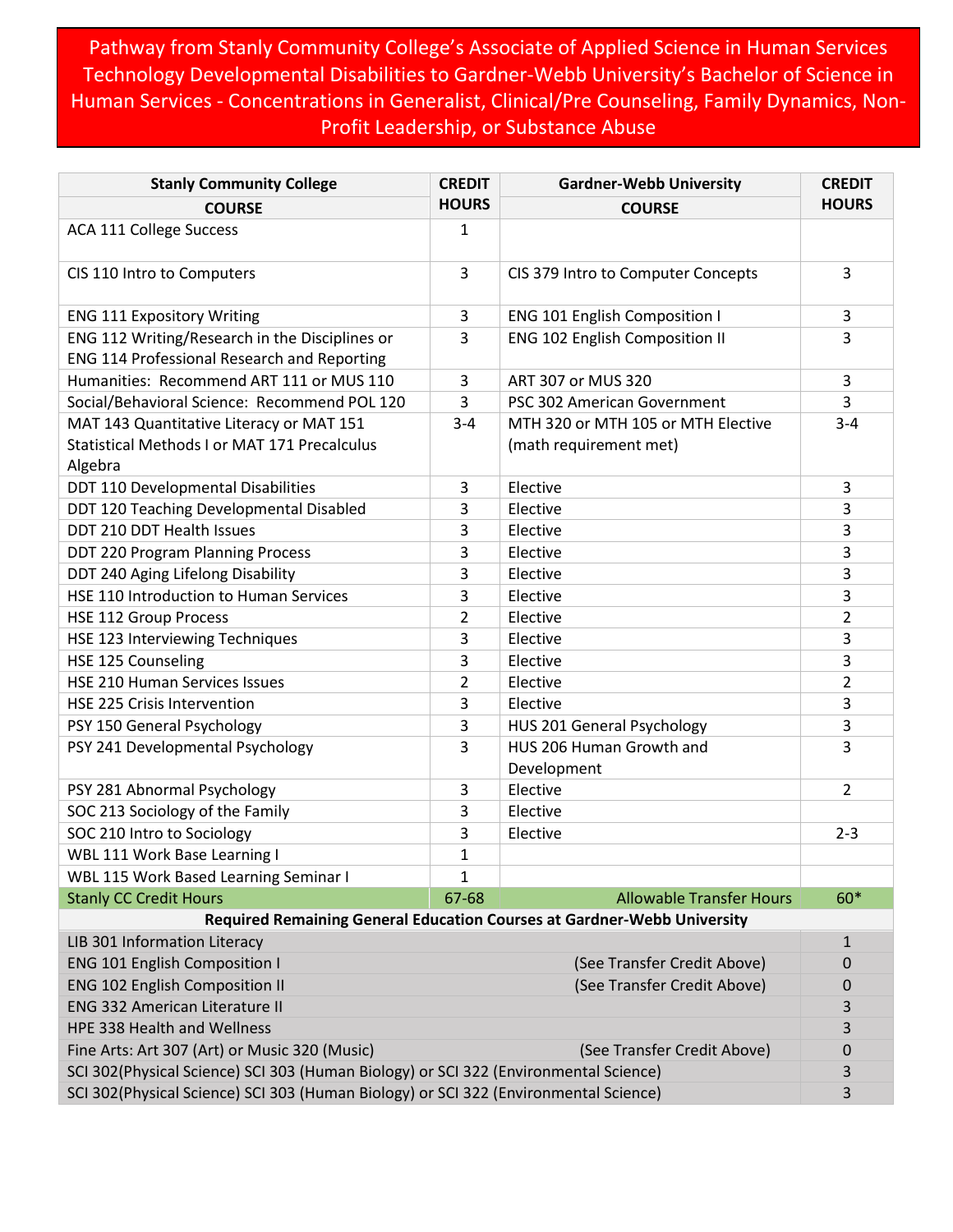| HIS 319 US 20 <sup>th</sup> Century                                                        | 3 |  |  |
|--------------------------------------------------------------------------------------------|---|--|--|
| SSC 305 Global Understanding or PSC 302 American Government<br>(See Transfer Credit Above) | 0 |  |  |
| REL 300 Old Testament Survey                                                               | 3 |  |  |
| REL 301 New Testament Survey                                                               | 3 |  |  |
| MTH 320 or MTH 105 or MTH Elective<br>(See Transfer Credit Above)                          | 0 |  |  |
| <b>Required Courses in Human Services</b>                                                  |   |  |  |
| (See Transfer Credit Above)<br>HUS 201 General Psychology                                  | 0 |  |  |
| HUS 206 Human Growth and Development<br>(See Transfer Credit Above)                        | 0 |  |  |
| HUS 300 Ethical Issues in Human Services                                                   | 3 |  |  |
| <b>HUS 302 Group Dynamics</b>                                                              | 3 |  |  |
| <b>HUS 304 Human Services Profession</b>                                                   | 3 |  |  |
| HUS 311 Diversity and Multicultural Foundations in Human Services                          | 3 |  |  |
| HUS 404 Case Management and Assessment                                                     | 3 |  |  |
| HUS 411 Applied Psychopathology                                                            | 3 |  |  |
| HUS 426 Crisis, Trauma, and Intervention Strategy                                          | 3 |  |  |
| HUS 499 Applications in Human Services                                                     | 3 |  |  |
| <b>Concentration in Generalist (Choose 3 Courses)</b>                                      |   |  |  |
| <b>HUS 320 Introduction to Clinical Practice</b>                                           | 3 |  |  |
| HUS 374 Psychology of Religion                                                             | 3 |  |  |
| HUS 399 Community Resource Development                                                     | 3 |  |  |
| HUS 402 Introduction to Counseling                                                         | 3 |  |  |
| HUS 406 Psychology of Personality                                                          | 3 |  |  |
| HUS 412 Psychology of Aging                                                                | 3 |  |  |
| HUS 413 Understanding Nonprofit Organizations                                              | 3 |  |  |
| HUS 416 Leadership in the Helping Profession                                               | 3 |  |  |
| <b>HUS 440 Family Dynamics</b>                                                             | 3 |  |  |
| HUS 448 Substance Use and Abuse                                                            | 3 |  |  |
| HUS 495 Internship in Human Services                                                       | 3 |  |  |
| HUS 497 Internship in Human Services                                                       |   |  |  |
| HUS 498 Internship in Human Services                                                       | 3 |  |  |
| <b>General Elective Hours</b>                                                              | 5 |  |  |
| Concentration in Clinical / Pre-Counseling                                                 |   |  |  |
| HUS 320 Introduction to Clinical Practice                                                  | 3 |  |  |
| HUS 402 Introduction to Counseling                                                         | 3 |  |  |
| HUS 406 Psychology of Personality                                                          | 3 |  |  |
| <b>General Elective Hours</b>                                                              | 5 |  |  |
| <b>Concentration in Family Dynamics</b>                                                    |   |  |  |
| HUS 399 Community Resource Development                                                     | 3 |  |  |
| HUS 412 Psychology of Aging                                                                | 3 |  |  |
| <b>HUS 440 Family Dynamics</b>                                                             |   |  |  |
| <b>General Elective Hours</b>                                                              | 5 |  |  |
| <b>Concentration in Nonprofit Leadership</b>                                               |   |  |  |
| HUS 399 Community Resource Development                                                     | 3 |  |  |
| HUS 413 Understanding Nonprofit Organizations                                              |   |  |  |
| HUS 416 Leadership in the Helping Profession                                               | 3 |  |  |
| <b>General Elective Hours</b>                                                              | 5 |  |  |